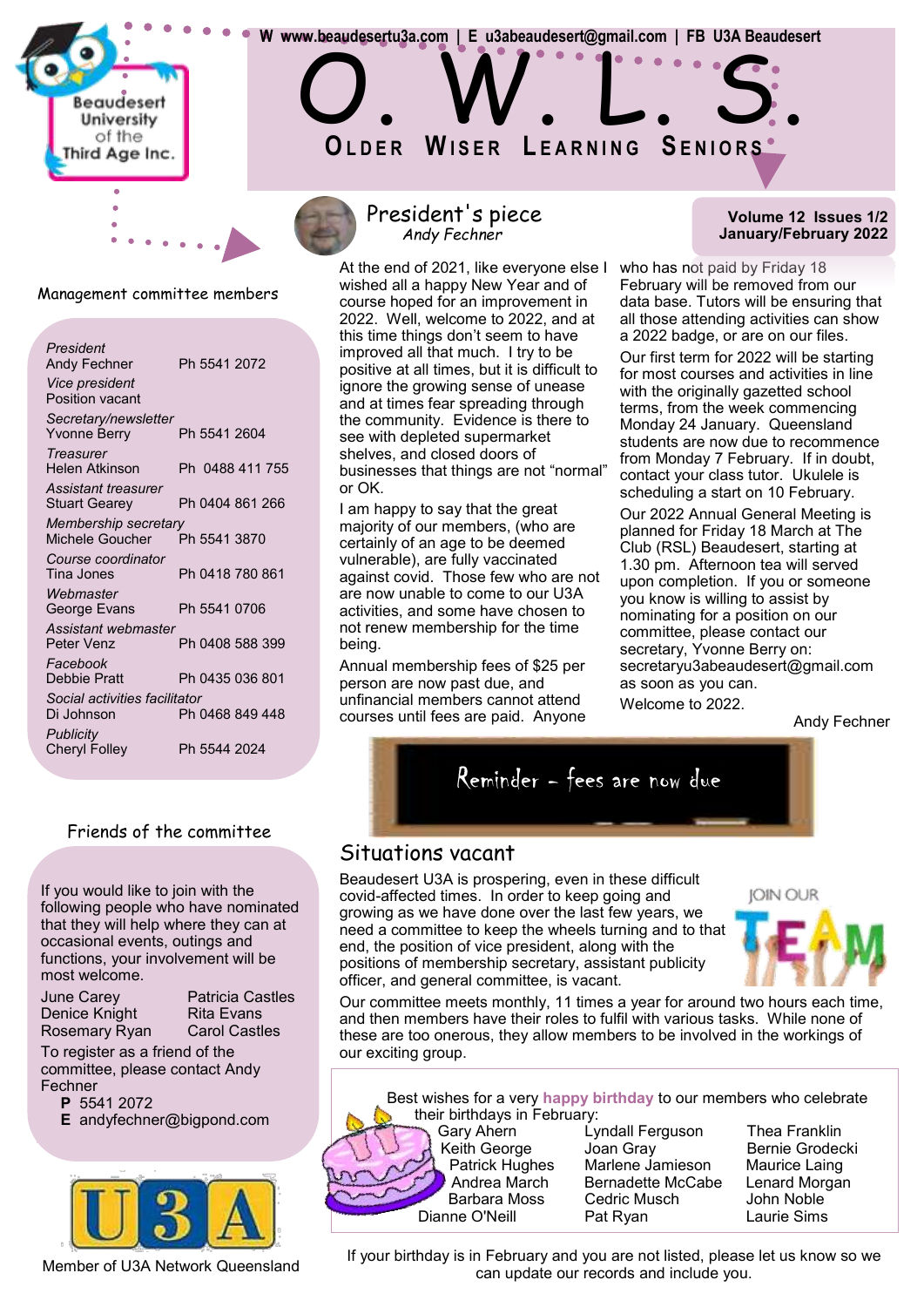# Current courses - term one 2022 24 January-1 April 2022

Course coordinator | Tina Jones Phone 0418 780 861 | Email t.j.16@bigpond.com

### **Aqua aerobics**

Tuesday and Thursday mornings, 7.30 am-8.30 am Beaudesert pool. Suggested wear clean sports shoes/aqua shoes, sun protection, hat, sunglasses. Pool entry \$3.50 pensioners

Contact John 0417 073 190

#### **Art group - all mediums**

Wednesdays 9 am-12 St Thomas's Anglican Church hall. Contact Denice 5546 9879 or 0402 012 267

#### **Calligraphy**

First and third Fridays of the month 1.00 pm-3.00 pm at the Arts & Information Centre Enterprise Drive Beaudesert Contact Robyn 0439 721 325

#### **Card playing - Beaudesert**

Every Monday 12.30 pm-4.00 pm RSL function room. Enjoy 500 or Bolivia.

Contact Di 0468 849 448 to confirm attendance.

#### **Card playing - Bolivia - Jimboomba**

Meets every Thursday 12 noon-4.00 pm at the Anglican Church Hall, Jimboomba Contact Di 0468 849 448

# **Computer/other technologies**

This group is now an advisory group only, for issues with computers - no computer repairs or house calls. Contact George 5541 0706, email dreeemboat@iinet.net.au



#### **Croquet club**

Play Tuesdays 8.00 am-11.00 am at Everdell Park Gleneagle Contact George or Rita 5541 0706

# **English as a second language**

#### **CANCELLED**

#### **Exercise for seniors**

Now in recess until term 2 2022. Refer to aqua aerobics. Contact John 0417 073 190

#### **French**

Every Monday 11.00 am-2.00 pm RSL Sub Branch rooms, 1st floor, corner William and Brisbane Streets, Beaudesert. Contact Jayne 5463 4841

#### **Gardening group - BUGs**

Meet third Friday of each month 10.00 am-12 noon Beaudesert RSL club function room Contact Marilyn 0429 006 194

#### **General discussion group**

Meets Tuesdays 9.30 am-11.30 am Beaucare Community room, 44 Tina Street. General discussions on any subject group members propose. Contact Andy 5541 2072

#### **German**

#### **CANCELLED**

#### **Indoor bowls**

Friday mornings from 9.00 am at St. Thomas's Anglican Church Hall, Albert Street, Beaudesert Contact Terry 0428 627 673

#### **Jigsaw library**

Select a jigsaw (or a wasgij) to use from the library. To select and collect, contact Sandra 5541 0978

#### **Line dancing/dancing**

Tuesday from 12.45 pm \$3 per session The Centre, Brisbane Street Beaudesert Contact Marg 0422 415 145



#### **Mahjong - Jimboomba**

Meets every Tuesday 11 am-2 pm Davidson Road, Jimboomba. Contact Elizabeth 5546 9689

## **Mahjong - Beaudesert**

Thursday afternoons 1 pm-3.30 pm Arts & Information Centre.

Contact Michele 0459 335 403

**Mosaics** Meet Mondays 1.30 pm-3.30pm at Arts & Information Centre, Beaudesert a hands-on course in a fascinating art form. \$3/session payable on the day. Contact Tina 0418 780 861

#### **Nordic walking/walking**

Meet Monday, Wednesday, Friday mornings. Contact Liz for start times. Nordic walkers will require a pair of poles, comfortable sports walking shoes, bottle of water. Walkers poles not needed.

Contact Liz 0488 155 506

#### **Scrapbooking**

Second Monday of each month, 9.30 am-11.30 am, 142 Lambert Road, Nindooinbah. \$10/session for materials payable on the day. Contact Anita 0408 452 584

#### **Social lunch**

The next social lunch will be held in February 2022. Venue to be advised.

#### **Social tennis**

Wednesdays 8 am-12 noon venue Beaudesert tennis courts Boonah Road

Contact Paulette 0409 898 147

#### **Table tennis**

Thursdays 9 am-12 noon held at the St Thomas's Anglican Church hall. Contact Glenda 5541 4290, 0418 771 758 or Ken 5541 1498

#### **Travel and Adventure Group**

Meet second Monday each month on the deck, Beaudesert Library 10.00 am onwards. Contact Ray raymondarthy@gmail.com, ph 0447 554 480

#### **Trivia puzzling**

Wednesday afternoons from 1.30 pm at St Thomas's Anglican Church hall, Albert Street, Beaudesert Contact Jenny 0439 138 212

#### **Ukulele**

Meets Thursday afternoons St Thomas's Anglican Church hall, Albert Street, Beaudesert, 1 pm-2.30 pm. Contact Finella 0439 414 491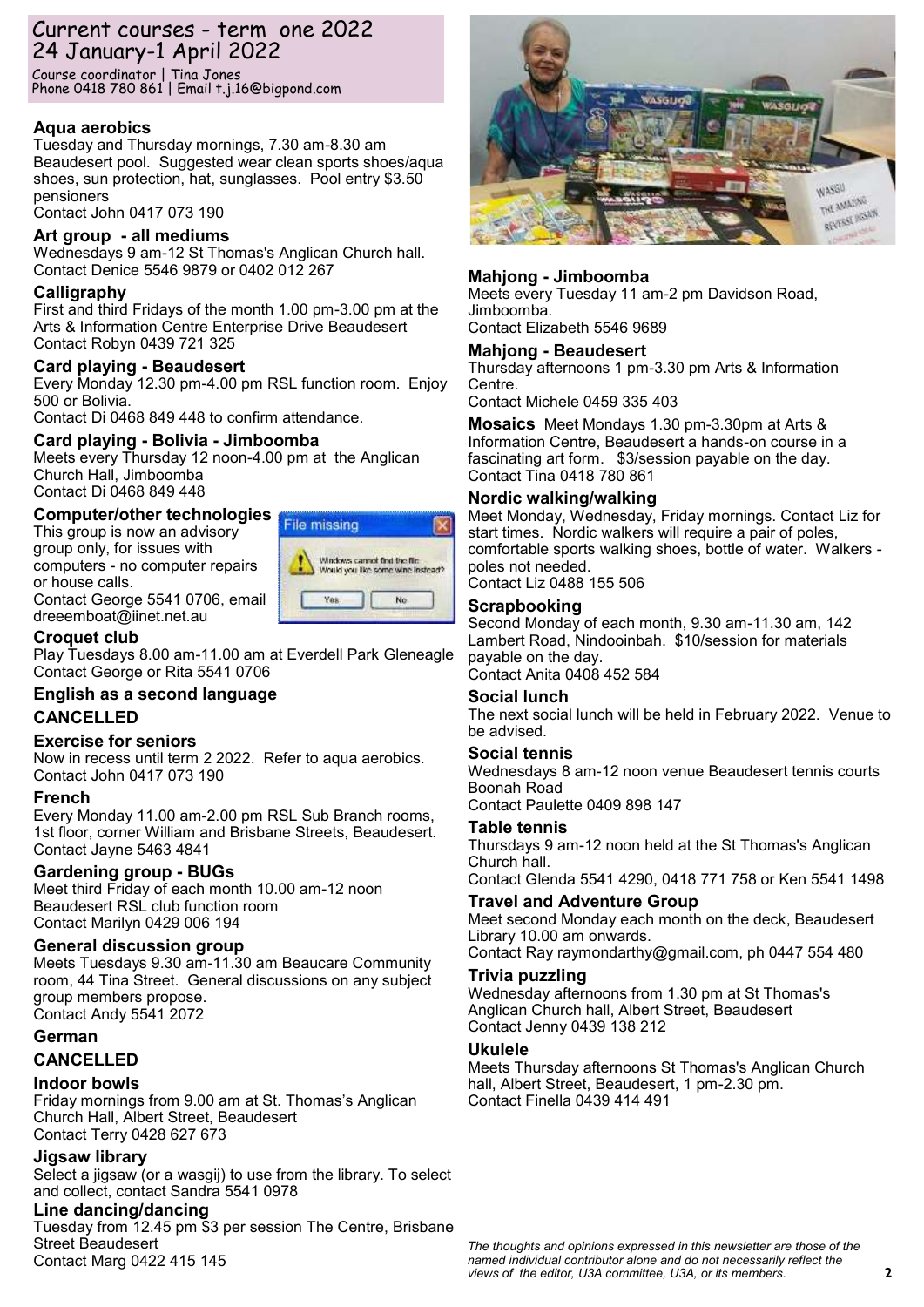#### U3A - the "Best Thing" Diane Rewko

When Keith George retired he found himself missing the social interaction that work provided, contrary to the lyrics of Dolly Parton's song "Working 9 to 5, what a way to make a living...it's all taking and no giving".

After seeing a leaflet advertising U3A, Keith made some enquiries and decided to join, as it was something that he and his wife Margaret could also do together. French was his class of choice as he had read that learning a language is of great benefit to the aging mind and Keith found



*Keith George*

that he really enjoys the social aspect, which is why the French class ticks all the boxes. It was the best thing to happen to him...

Keith's former occupation as an accountant shows up in many of his class presentations. He is very diligent with his studies and often brings the group some extra materials that he has researched - presented as a spreadsheet.

The French connection is strong amongst the group with Jayne Meon as tutor and her French husband Jacques, always on hand to help with pronunciation and the ever-present nuances of the 'language of love' *Tutor Jayne with Keith*

As Jayne says "I never thought of myself as taking on the role of principal tutor" however, students of the French group are glad that she did as she is inspirational and is passionate about teaching French. Everyone is very keen to learn and most want to put their hard work into practice, hopefully to travel to France one day... Jayne constantly assures us that progress in a language is very much an individual thing.

# New language courses to begin this year Cheryl Folley



This year Beaudesert U3A is introducing two new language-based courses.

Language tutor Mark White will be available on a week day to teach two of his passions: German language plus ESL (or English as a second language), allowing a 90-minute class for each with a lunch break in between. Mark has been an ESL teacher in Australia and overseas (Europe, Asia) and

*Tutor Mark White*

travelled to more than fifty countries, studying more than languages "on the ground" in various countries. "It gets easier as you do more!" he claims. "Conversation remains one of the most interesting things in life in my opinion." He can speak and teach from beginner level in English, German, Japanese, French, Italian, Thai and Mandarin.

Mark says he teaches in a conversational way. "I engage the group in conversation, in English, sitting in a circle, and then add question and answer transactions:

#### Travel and adventure group Denise Martin

On Monday, 13 December our travel and adventure group (TAG) had the final meeting of the year on the deck at the Jimboomba Tavern;

a great setting except for the TRAFFIC noise! We had a good roll-up, about 20 I believe, and generally we talked about plans for 2022.

Ray put forward a few ideas which were expanded upon and generally approved of by all, so 2022 looks as if it will be fun and interesting. Here are a few of the suggestions:

- Roma St Parkland
- History tour of Ipswich
- Local history tours by various members, ie, those who were born in/worked in the areas -Beaudesert, Tamrookum, Hillview, Logan Village



*Sprechen Sie Deutsch? (Do you speak German?) - Ja, ich spreche ein bisschen Deutsch. (Yes, I speak a little German) Hast du ein Auto? (Have you got a car?) - Ja, ich habe ein auto. (Yeah, I have a car)*

Then as the number of transactions (fluency) increases, the learners can in pairs have larger one longer exchanges. learners can in pairs have longer series of exchanges, role-plays, monologues etc. The focus is on speaking and communicating and also having fun. Of course, we write everything down as we go so we speak, listen and write, read, and explain grammar as it comes up."

Stage, classes will be on a Wednesday with German for 10 am to 11.30 and a lunch break followed by ESL from noon to 1.30 pm. The groups will meet upstairs in the RSL Sub-Branch boardroom, in the Neilsen building on the corner of Brisbane and William Streets.

For anyone interested in ESL, Mark is happy to teach English-speakers the techniques of helping non-English speakers in situations such as student exchange visits or community groups for migrants, or to directly teach the opposite - residents whose first language is not English.

Talk by someone on the Aboriginal history of Beaudesert

- Canal cruise at the Gold Coast
- Gold Coast to Brisbane trip again with Brisbane Cruises
- Stanthorpe Apple and Grape Festival
- Lavender Farm in July lunch at Mt Alford pub
- Amberley Air Force base
	- TAG trip to Toowoomba and Warwick Empire Theatre tour, Cobb & Co museum, Oakey Air force base, Nobby pub lunch

And the list goes on. We may not get it all done but you have to agree it all sounds interesting.

Join our facebook page to keep up with the news.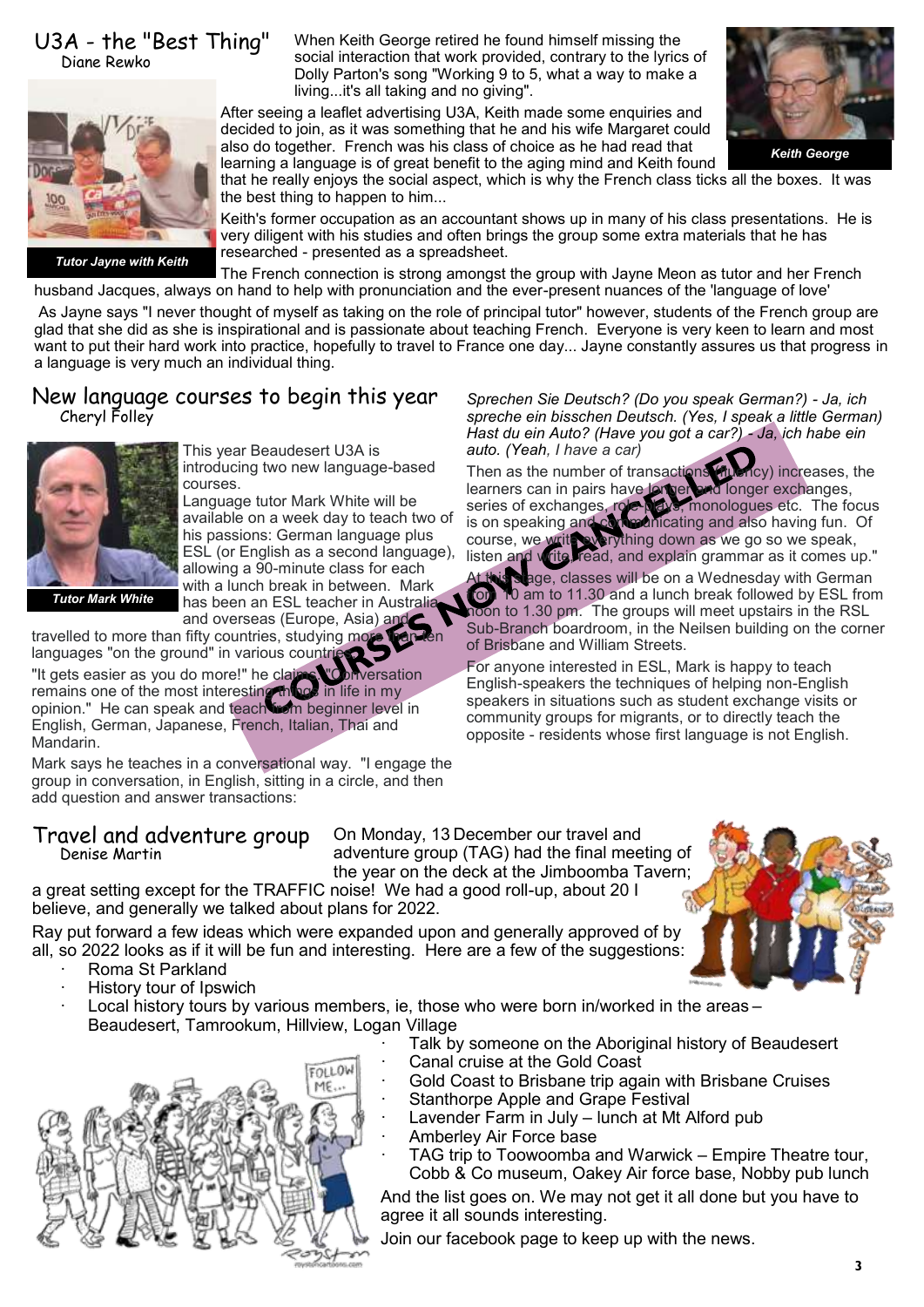# TAG Christmas river cruise George Evans

On December 19, approximately 34 Beaudesert U3A members assembled at the bus stop

opposite Coles supermarket for a 3.00 pm chartered Logan Coach trip to Mowbray Park. A further four members were picked up at the Tavern in Jimboomba. All Covid requirements were complied with regarding scanning and checking of vaccination compliance.

The bus proceeded to Mowbray Park where we all assembled and waited for our boat (*The Lady Brisbane*) to arrive.



We all boarded the boat with the exception of one passenger from another group also attending the cruise but who failed to arrive. The cruise started at 5.30 pm. We went up-river for about an hour and a half, then turned around and passed the start point. About half way through we were served with a cold buffet which was very generous in both quantity and quality. A bar was also available on board.

Photography proved difficult due to the movement of the boat, people moving about, and a lack of fast shutter camera in dark lighting. However a few shots were managed and are shown below. The cruise finished at approximately 8.30 pm and we were all returned to our drop-off stops by Logan Coach.



# Mosaics and French Christmas lunches Tina Jones

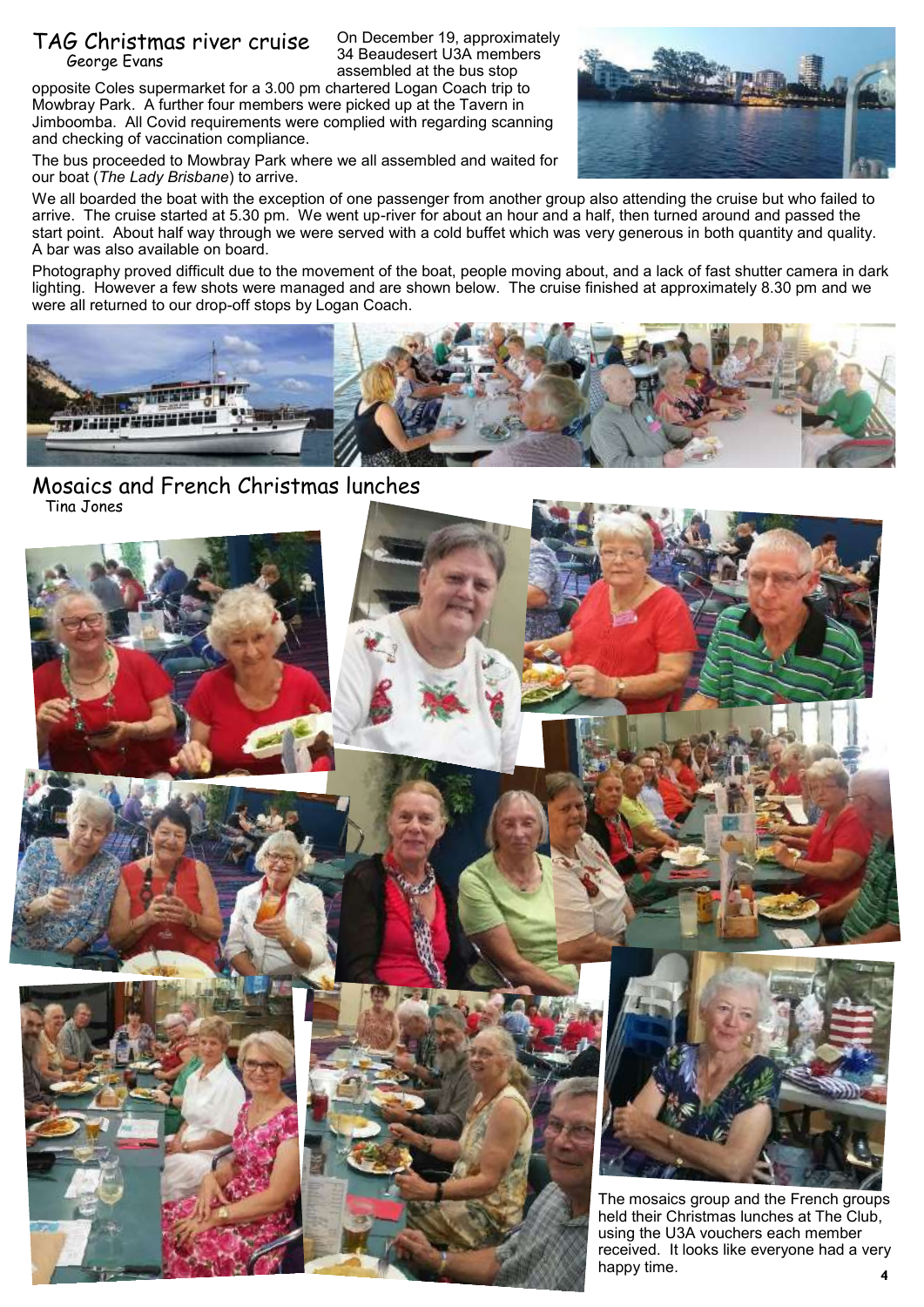# Open day January 21 2022

Photos courtesy of Andy Fechner, Tina Jones and Diane Rewko



Despite the threat of Covid worrying many, we attracted 91 visitors to our open day at The Club on Friday 21 January. Most satisfying was that 20 of those were non members, many of whom signed up on the day. There was a lot of interest in our new language courses, German and ESL due to start on Wednesday 9 February. Our line dancers put on two displays of their activity, showing us all how to enjoy ourselves. In all we had displays of 17 of our current activities on offer.